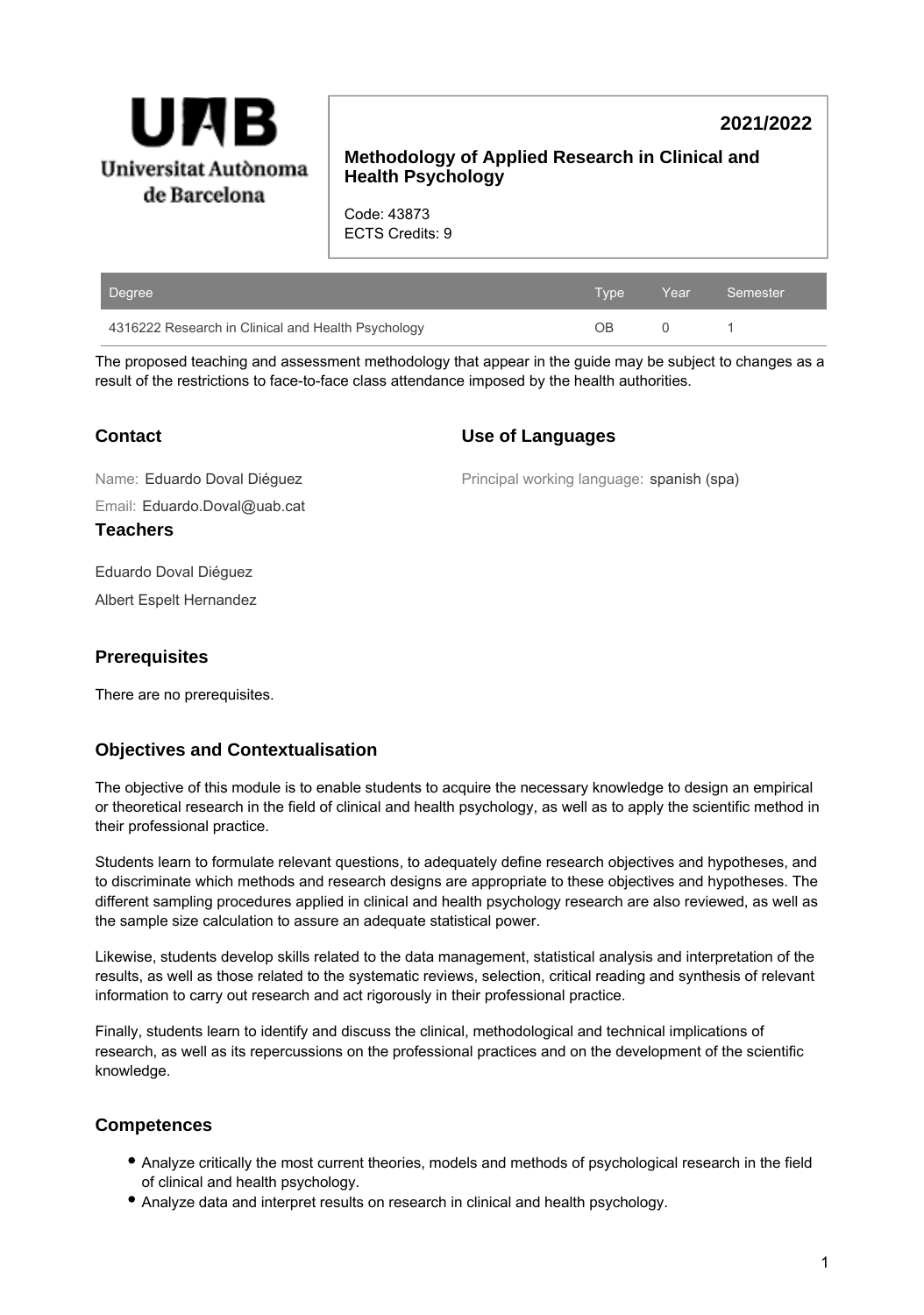- Apply the outstanding ethical principles and act accordingly to the deontological code for the profession in the scientific research practic.
- Continue the learning process, to a large extent autonomously.
- Design, plan and to implement projects psychological research project in the area of clinical and health psychology.
- Pose relevant and new research questions in clinical and health psychology depending on the bibliography consulted.
- Search for information in scientific literature using appropriate channels and integrate such information to propose and contextualize a research topic.
- Solve problems in new or little-known situations within broader (or multidisciplinary) contexts related to the field of study.
- Use scientific terminology to argue the results of research in the context of scientific production, to understand and interact effectively with other professionals.

### **Learning Outcomes**

- 1. Apply the outstanding ethical principles and act accordingly to the deontological code for the profession in the scientific research practic.
- 2. Carry out a critical reading of a scientific publication on the basis of the methodological quality of the research design used and the scientific and practical relevance of the results or contributions.
- 3. Carry out a descriptive analysis of a study using a quantitative methodology and interpret the results and present them in the form of graphs and tables.
- 4. Carry out a systematic review to summarise the best available scientific evidence.
- 5. Continue the learning process, to a large extent autonomously.
- 6. Design research using qualitative or mixed methods.
- 7. Design research using quantitative methodology including the preparation of a data base and the creation of the variables needed to answer the research questions.
- 8. Identify relevant questions in clinical psychology and health psychology which require scientific clarification.
- 9. Prepare the data matrix, clean it and create the necessary variables to carry out a descriptive analysis of a study using a quantitative methodology.
- 10. Propose objectives, the research question and formulate hypotheses for research in clinical psychology and health psychology.
- 11. Recognise the research and topics for study in clinical psychology and health psychology which are most appropriate for research using qualitative and mixed methods.
- 12. Recognise the research and topics for study in clinical psychology and health psychology which are most appropriate for research using quantitative methods.
- 13. Search for information in scientific literature using appropriate channels and integrate such information to propose and contextualize a research topic.
- 14. Solve problems in new or little-known situations within broader (or multidisciplinary) contexts related to the field of study.
- 15. Use scientific terminology to argue the results of research in the context of scientific production, to understand and interact effectively with other professionals.

### **Content**

- Research methods, designs and research techniques applied to the field of clinical and health psychology.
- Systematic reviews and selection of scientific evidence.
- Data management and data analysis.
- Statistical data analysis and interpretation of the results.
- Adaptation and validation of measurement tools.

## **Methodology**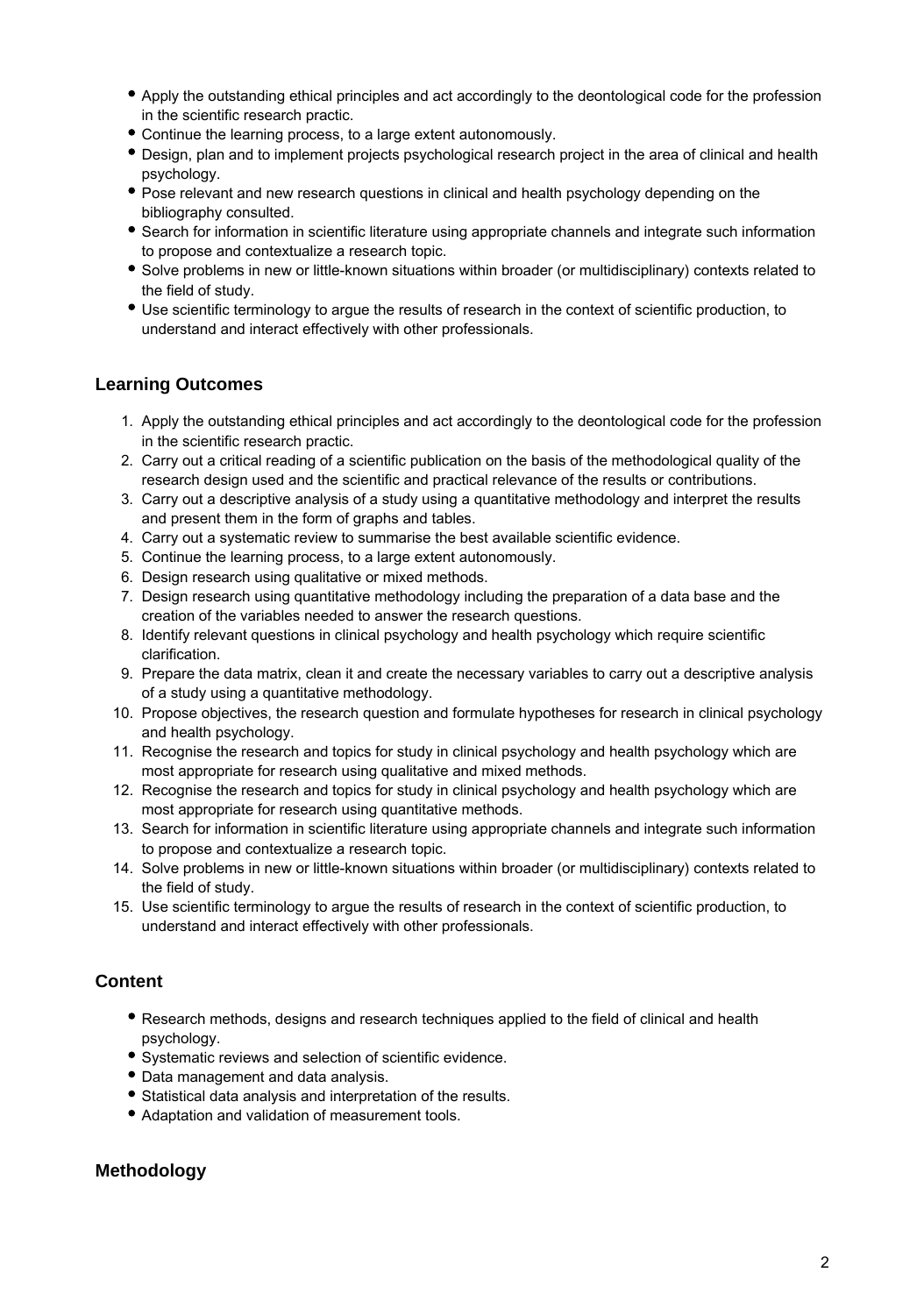This modul combines traditional teaching techniques with other resources aimed at promoting meaningful lerning.

In weeks 11 and 19, approximately 15 minutes of the session will be allocated to the evaluation surveys of the teaching and evaluation of the module.

Annotation: Within the schedule set by the centre or degree programme, 15 minutes of one class will be reserved for students to evaluate their lecturers and their courses or modules through questionnaires.

#### **Activities**

| <b>Title</b>                                                                                                 | <b>Hours</b> |     | <b>ECTS</b> Learning Outcomes                        |  |  |
|--------------------------------------------------------------------------------------------------------------|--------------|-----|------------------------------------------------------|--|--|
| <b>Type: Directed</b>                                                                                        |              |     |                                                      |  |  |
| Oral communications and activities in the classroom                                                          | 45           | 1.8 | 1, 13, 3, 6, 7, 4, 8, 10, 2,<br>9, 14, 5, 11, 12, 15 |  |  |
| <b>Type: Supervised</b>                                                                                      |              |     |                                                      |  |  |
| <b>Tutorials</b>                                                                                             | 12.5         | 0.5 | 13, 3, 6, 7, 4, 10, 9                                |  |  |
| Type: Autonomous                                                                                             |              |     |                                                      |  |  |
| Reading of texts and articles, conceptual summaries, preparation and<br>realization of works, personal study | 167.5 6.7    |     | 1, 13, 3, 6, 7, 4, 8, 10, 2,<br>9, 14, 5, 11, 12, 15 |  |  |

#### **Assessment**

The evaluation process is based on the active student-centred learning model. Five evidence of learning are available, each of one with a weight equal to 20%.

Definition of "evaluable student"

A student is considered evaluable when he/she has submitted learning evidence with a weight equal to or greater than 4 marks (range 0-10). On the contrary, it will be considered as "non evaluable student".

Requirements for a passing grade

A student has passed the subject when he/she simultaneously meets the following two criteria:

a) Achieving at least 5 marks (range 0-10) in the continuous evaluation system.

b) Achieving at least 4 marks (range 0-10) in all of evidences.

Not meeting these two criteria means that a maximum grade of 4.9 marks (range 0-10) can be recorded on the student's academic transcript.

Right to reassessment

Not passed evidences can be reassessed, through individual tests (week 20)

The grade achieved in reassessment replaces the grade previously obtained in the evidences of learning, with the limitation of a maximum score of 6 marks (range 0-10).

\*The criteria/requirements for the assessment in the Faculty are available at:

<https://www.uab.cat/web/estudiar/graus/graus/avaluacions-1345722525858.html>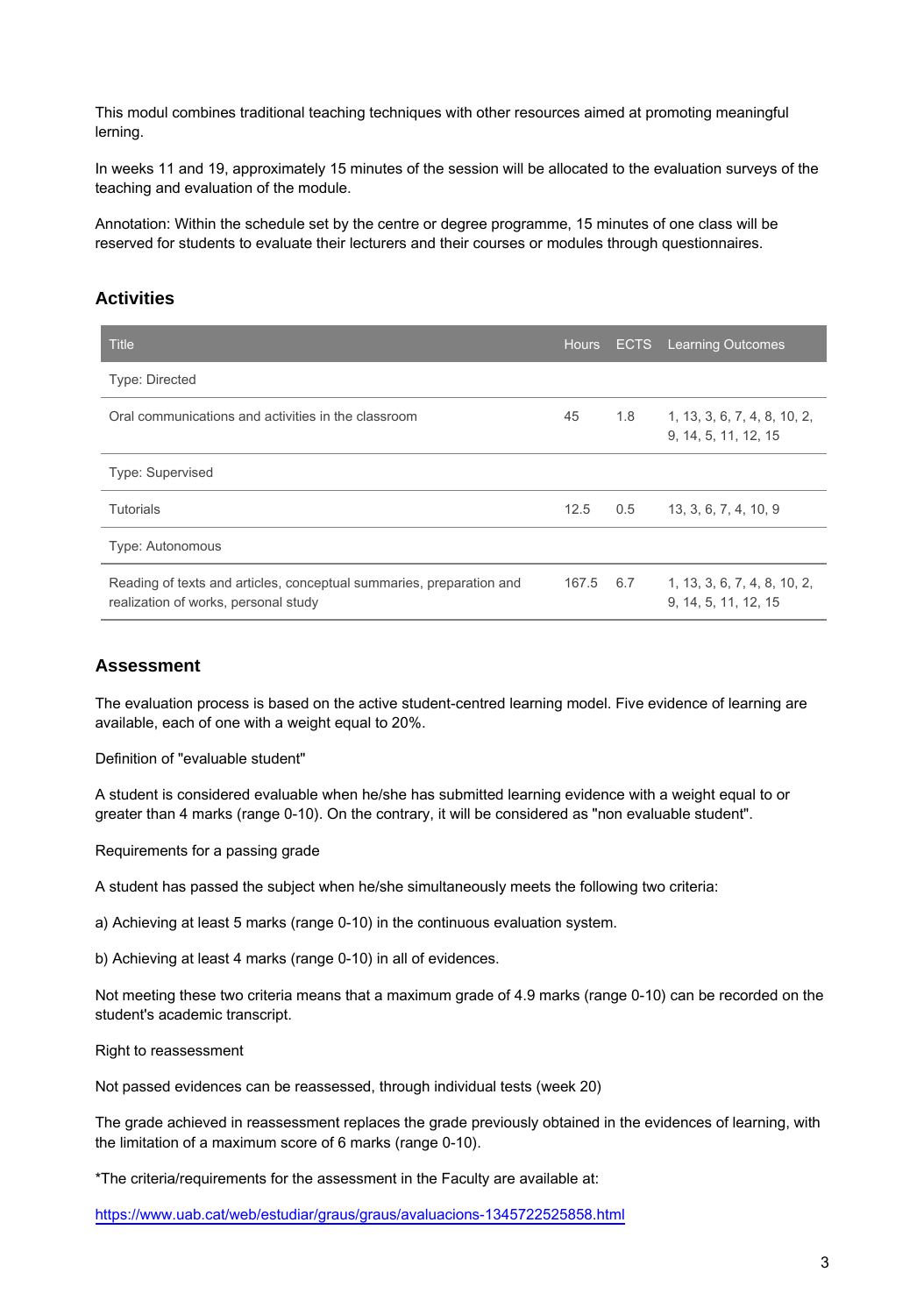## **Assessment Activities**

| <b>Title</b>                                                                                    | Weighting | <b>Hours</b> | <b>ECTS</b> | Learning<br><b>Outcomes</b>                       |
|-------------------------------------------------------------------------------------------------|-----------|--------------|-------------|---------------------------------------------------|
| EE1. Problems resolution. Methods, dessigns and research<br>assessment. Data management. Week 7 | 2 marks   | 0            | $\mathbf 0$ | 1, 13, 6, 7, 4, 8,<br>10, 2, 14, 5, 11,<br>12, 15 |
| EE2a. Written Methodology. Adaptation and validation of assessment 2 marks<br>tools-1. Week 9   |           | 0            | 0           | 1, 13, 3, 8, 9, 14,<br>5, 15                      |
| EE2b. Written Methodology. Adaptation and validation of assessment 2 marks<br>tools-2. Week 12  |           | 0            | 0           | 1, 13, 3, 8, 9, 14,<br>5, 15                      |
| EE3a. Written Methodology. Statistics-1. Week 17                                                | 2 marks   | 0            | $\Omega$    | 1, 13, 3, 9, 14, 5,<br>15                         |
| EE3b. Written Methodology. Statistics-2. Week 19                                                | 2 marks   | $\Omega$     | $\Omega$    | 1, 13, 14, 5, 11,<br>12, 15                       |

## **Bibliography**

Abad, F.J., Olea, J., Ponsoda, V., & García, C. (2011). Medición en Ciencias Sociales y de la Salud. Madrid: Síntesis.

\* Electronic resurce available at: UAB Library

American Psychological Association (2010). Publication manual of the American Psychological Association (6th ed.). Washington, DC: Author

American Educational Research Association, American Psychological Association & National Council on Measurement in Education (2014). Standards foreducational and psychological testing. Washington, DC:American Educational Research Association \* Electronic resurce available at: UAB Library

Bandalos, D.L. (2018). Measurement theory and applications for the social siencies. New York: The Guilford Press.

\* Electronic resurce available at: UAB Library

Beaton, D., Bombardier, C. Guillemin, F., & Bosi M. (2007) Recommendations for the Cross-Cultural Adaptation of the DASH & QuickDASH Outcome Measures. Institute for Work & Health

\* Available at: [http://www.dash.iwh.on.ca/sites/dash/files/downloads/cross\\_cultural\\_adaptation\\_2007.pdf](http://www.dash.iwh.on.ca/sites/dash/files/downloads/cross_cultural_adaptation_2007.pdf)

Cumming, G., & Jageman, C. (2016). Introduction to the new statistics. New York: Taylor & Francis

Martínez-Arias, R., Castellanos-López, M.A., & Chacón-Gómez, J.C. (2015). Análisis de Datos en Psicología y Ciencias de la Salud. Volumen I: Exploración de Datos y fundamentos. Madrid: EOS Universitaria.

Martínez-Arias R, Castellanos-López MA, & Chacón-Gómez JC. (2015). Análisis de Datos en Psicología y Ciencias de la Salud. Volumen II: Inferencia Estadística. Madrid: EOSUniversitaria.

Muñiz, J. (2018). Introducción a la Psicometría. Teoría clàssica y TRI. Madrid. Pirámide.